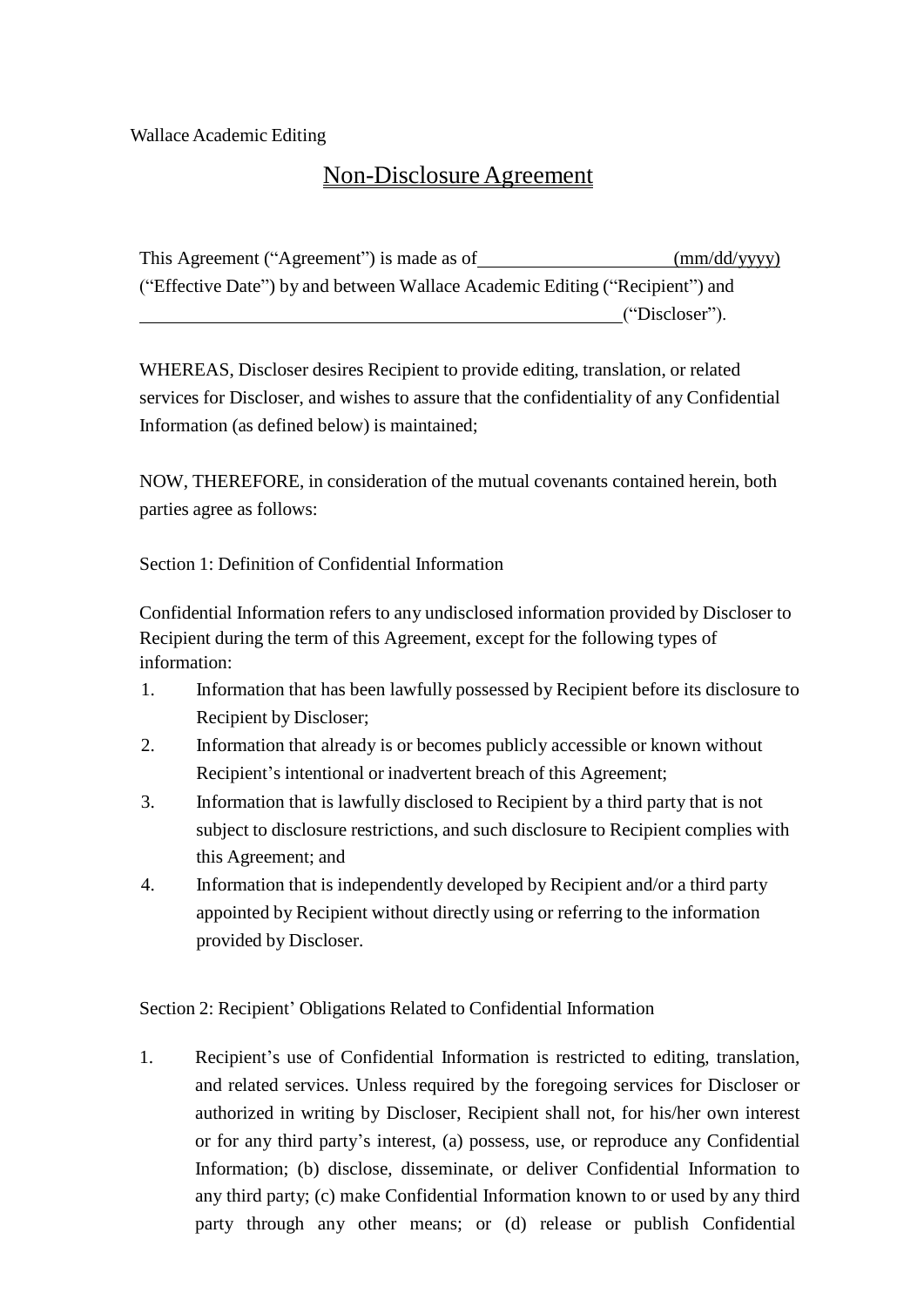Information. Disclosure of Confidential Information by Discloser to Recipient is not intended to grant Recipient any intellectual property rights such as patents, trademarks, and copyrights.

- 2. Recipient shall perform due diligence of a bona fide administrator to protect Confidential Information.
- 3. Recipient may disclose Confidential Information to its employees, advisors, agents, or representatives ("Recipient Party") who required the Confidential Information to provide the services contemplated in this Agreement, under the condition that Recipient shall have Recipient Party bound by confidentiality obligations no less stringent than those stated in this Agreement prior disclosure.
- 4. If Recipient is required by statutes or court orders to disclose any portion of Confidential Information, Recipient shall immediately notify Discloser in writing to provide Discloser with reasonable opportunities to seek appropriate legal remedies. After the said notification to Discloser, Recipient may disclose the specific portion of Confidential Information as required by statutes or court orders.
- 5. Upon the request of Discloser or the termination or expiration of this Agreement, Recipient shall immediately return Confidential Information and all documents, photographs, or other tangible media containing Confidential Information to Recipient, as well as delete or destroy Confidential Information that is saved in computers or other media. Recipient shall not keep summaries, copies, or other duplicates related to Confidential Information. However, Recipient may keep one copy of Confidential Information exclusively for use in case of potential disputes.
- 6. Upon discovery of any unauthorized disclosure or use of Confidential Information, Recipient shall notify and provide Discloser with reasonable assistance to prevent further unauthorized discloser or use.

## Section 3: Others

- 1. Discloser warrants that he/she has the authority and right to disclose all the information that is provided to Recipient.
- 2. Both parties hereto are independent contractors, and nothing in this Agreement shall be construed to establish any partnership, authorization, joint venture, or other business relationship between Discloser and Recipient unless otherwise agreed by both parties.
- 3. Any modification of this Agreement shall be in writing and duly signed by both parties in order to take effect. No action or expression of Discloser shall be construed as a waiver of the rights contemplated in this Agreement unless so indicated by a written instrument signed by an authorized representative (proxy) of Discloser. If any term or provision of this Agreement is determined to be